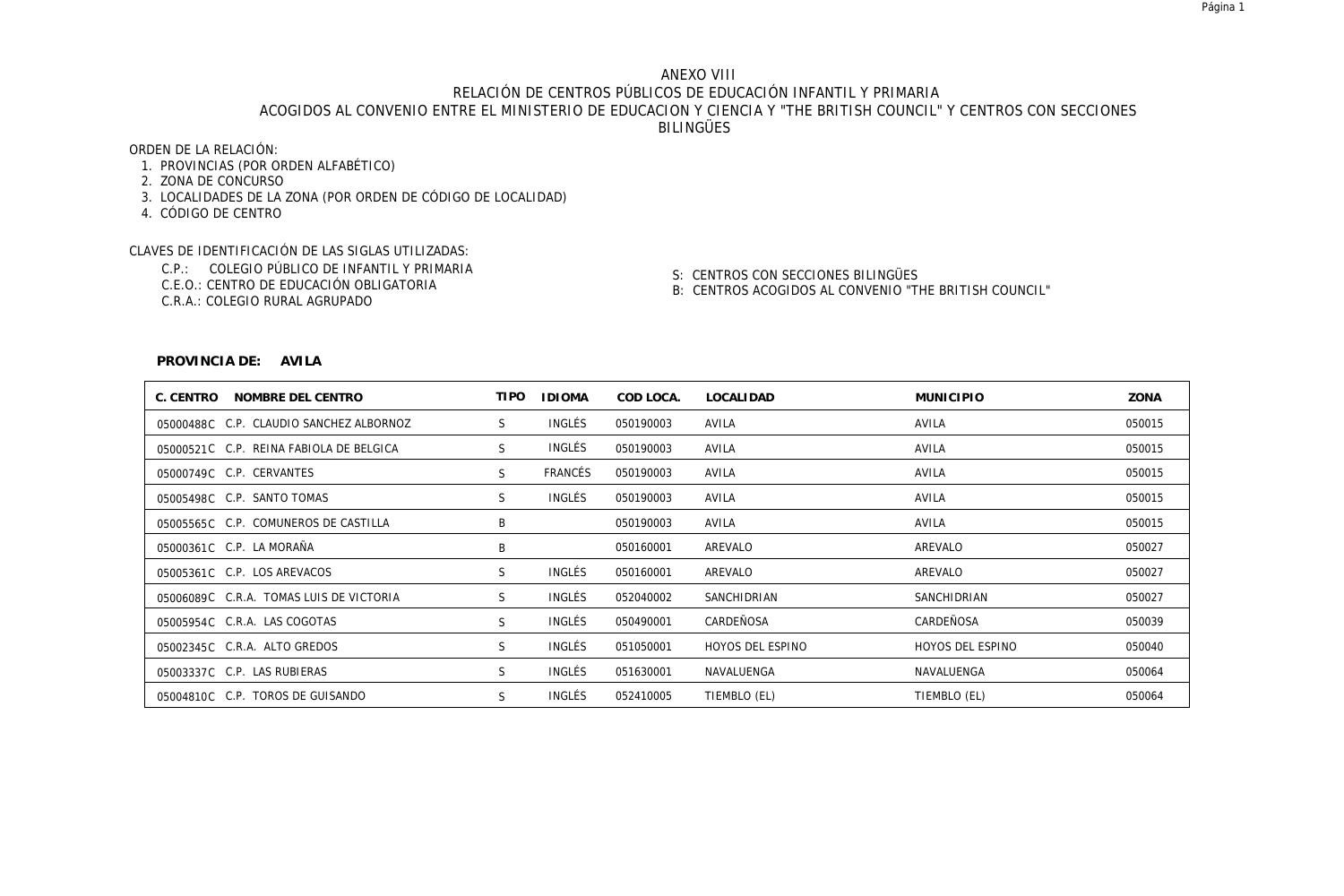# **PROVINCIA DE: BURGOS**

| C. CENTRO NOMBRE DEL CENTRO                  | <b>TIPO</b>  | <b>IDIOMA</b> | COD LOCA. | <b>LOCALIDAD</b>   | <b>MUNICIPIO</b>                          | ZONA   |
|----------------------------------------------|--------------|---------------|-----------|--------------------|-------------------------------------------|--------|
| 09000963C C.P. LOS VADILLOS                  | S.           | FRANCÉS       | 090590001 | <b>BURGOS</b>      | <b>BURGOS</b>                             | 090013 |
| 09000975C C.P. ALEJANDRO RGUEZ. DE VALCARCEL | S.           | INGLÉS        | 090590001 | <b>BURGOS</b>      | <b>BURGOS</b>                             | 090013 |
| 09007945C C.P. JUECES DE CASTILLA            | B            |               | 090590001 | <b>BURGOS</b>      | <b>BURGOS</b>                             | 090013 |
| 09000744C C.P. RAIMUNDO DE MIGUEL            | S.           | INGLÉS        | 090480002 | <b>BELORADO</b>    | <b>BELORADO</b>                           | 090025 |
| 09008068C C.P. DOÑA MENCIA DE VELASCO        | B            |               | 090560001 | <b>BRIVIESCA</b>   | <b>BRIVIESCA</b>                          | 090025 |
| 09008688C C.P. MONTES OBARENES               | S            | INGLÉS        | 092510001 | <b>PANCORBO</b>    | PANCORBO                                  | 090025 |
| 09002339C C.P. CONDADO DE TREVIÑO            | S.           | INGLÉS        | 091090045 | <b>TREVIÑO</b>     | CONDADO DE TREVIÑO                        | 090037 |
| 09003861C C.P. CERVANTES                     | S.           | INGLÉS        | 092190011 | MIRANDA DE EBRO    | MIRANDA DE EBRO                           | 090037 |
| 09003873C C.P. PRINCIPE DE ESPAÑA            | <sub>S</sub> | INGLÉS        | 092190011 | MIRANDA DE EBRO    | MIRANDA DE EBRO                           | 090037 |
| 09003897C C.P. LOS ANGELES                   | S            | INGLÉS        | 092190011 | MIRANDA DE EBRO    | MIRANDA DE EBRO                           | 090037 |
| 09008226C C.P. ANDUVA                        | S.           | INGLÉS        | 092190011 | MIRANDA DE EBRO    | MIRANDA DE EBRO                           | 090037 |
| 09008342C C.P. ALTAMIRA                      | S            | INGLÉS        | 092190011 | MIRANDA DE EBRO    | MIRANDA DE EBRO                           | 090037 |
| 09007143C C.P. PRINCESA DE ESPAÑA            | S            | INGLÉS        | 099030032 | VILLARCAYO         | VILLARCAYO DE MERINDAD DE CASTILL, 090049 |        |
| 09002169C C.P. MARQUES DE CAMARASA           | S            | INGLÉS        | 090910001 | CASTROJERIZ        | CASTROJERIZ                               | 090050 |
| 09008585C C.P. SAN MIGUEL ARCANGEL           | S            | INGLÉS        | 099050003 | ESCALADA           | VALLE DE SEDANO                           | 090062 |
| 09007817C C.P. SANTA MARIA                   | S            | INGLÉS        | 090180002 | ARANDA DE DUERO    | ARANDA DE DUERO                           | 090074 |
| 09008755C C.R.A. RIBERDUERO                  | S            | INGLÉS        | 091410001 | <b>FUENTESPINA</b> | <b>FUENTESPINA</b>                        | 090074 |
| 09008706C C.R.A. CARDENAL CISNEROS           | S            | INGLÉS        | 093210001 | <b>ROA</b>         | <b>ROA</b>                                | 090074 |
| 09004798C C.R.A. LA DEMANDA                  | S            | INGLÉS        | 091740002 | HUERTA DEL REY     | HUERTA DEL REY                            | 090086 |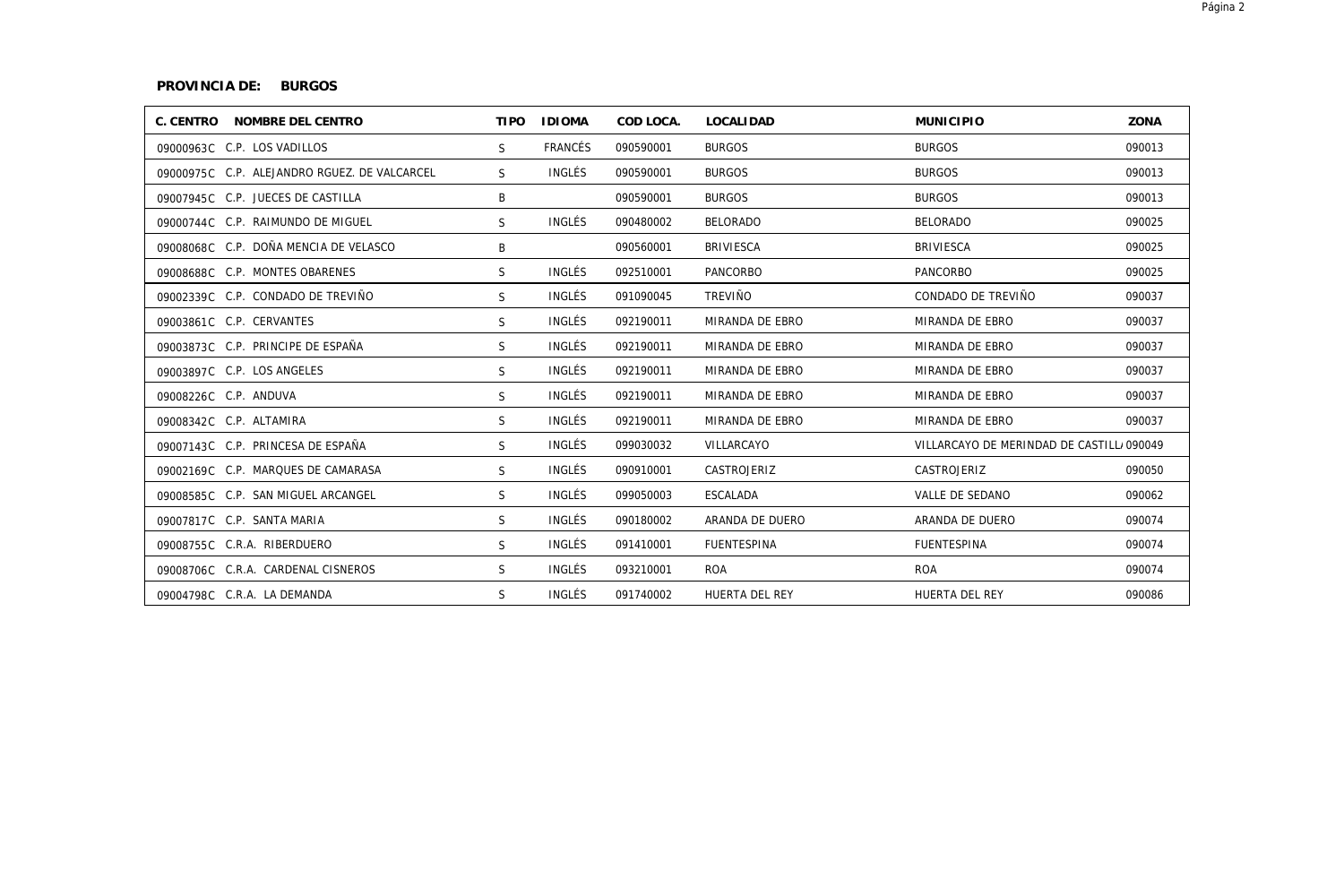### **PROVINCIA DE: LEON**

| C. CENTRO NOMBRE DEL CENTRO             |              | TIPO IDIOMA    | COD LOCA. | <b>LOCALIDAD</b>            | <b>MUNICIPIO</b>        | ZONA   |
|-----------------------------------------|--------------|----------------|-----------|-----------------------------|-------------------------|--------|
| 24005252C C.P. PADRE MANJON             | S.           | <b>FRANCÉS</b> | 240890001 | <b>ARMUNIA</b>              | <b>LEON</b>             | 240011 |
| 24005434C C.P. LUIS VIVES               | S            | INGLÉS         | 240890002 | LEON                        | <b>LEON</b>             | 240011 |
| 24005446C C.P. PONCE DE LEON            | S            | INGLÉS         | 240890002 | LEON                        | <b>LEON</b>             | 240011 |
| 24005604C C.P. SAN CLAUDIO              | S            | ALEMÁN         | 240890002 | LEON                        | <b>LEON</b>             | 240011 |
| 24005768C C.P. PUENTE CASTRO            | S            | INGLÉS         | 240890002 | LEON                        | <b>LEON</b>             | 240011 |
| 24005811C C.P. QUEVEDO                  | B            |                | 240890002 | LEON                        | LEON                    | 240011 |
| 24005896C C.P. ANTONIO GONZALEZ DE LAMA | S            | INGLÉS         | 240890002 | LEON                        | LEON                    | 240011 |
| 24016274C C.P. ANTONIO DE VALBUENA      | S            | INGLÉS         | 240890002 | LEON                        | LEON                    | 240011 |
| 24016331C C.P. DE PRACTICAS             | S            | INGLÉS         | 240890002 | LEON                        | LEON                    | 240011 |
| 24016547C C.P. LA PALOMERA              | S            | INGLÉS         | 240890002 | LEON                        | LEON                    | 240011 |
| 24017308C C.P. LA GRANJA                | S.           | INGLÉS         | 240890002 | LEON                        | LEON                    | 240011 |
| 24021981C C.P. CAMINO DEL NORTE         | S            | INGLÉS         | 240890002 | LEON                        | LEON                    | 240011 |
| 24003322C C.P. MANUEL A. CANO POBLACION | S            | INGLÉS         | 240560001 | <b>CISTIERNA</b>            | <b>CISTIERNA</b>        | 240023 |
| 24018386C C.R.A. PUENTE ALMUHEY         | $\mathsf{S}$ | INGLÉS         | 241830011 | PUENTE ALMUHEY              | VALDERRUEDA             | 240023 |
| 24001490C C.P. DE VALLES                | S            | INGLÉS         | 240210004 | <b>BOÑAR</b>                | <b>BOÑAR</b>            | 240035 |
| 24016286C C.P. SAN MIGUEL ARCANGEL      | S            | INGLÉS         | 241140005 | CIÑERA                      | POLA DE GORDON (LA)     | 240035 |
| 24007820C C.P. FEDERICO GARCIA LORCA    | $\mathsf{S}$ | <b>INGLÉS</b>  | 241140013 | POLA DE GORDON (LA)         | POLA DE GORDON (LA)     | 240035 |
| 24009609C C.P. EMILIA MENENDEZ          | S            | INGLÉS         | 241340008 | ROBLA (LA)                  | ROBLA (LA)              | 240035 |
| 24013467C C.P. SAN TIRSO                | S            | INGLÉS         | 241930004 | VECILLA DE CURUEÑO (LA)     | VECILLA (LA)            | 240035 |
| 24018179C C.R.A. MAESTRO EMILIO A.      | S            | INGLÉS         | 240610005 | LORENZANA                   | <b>CUADROS</b>          | 240047 |
| 24017990C C.R.A. TROBAJO DEL CERECEDO   | S            | INGLÉS         | 240890004 | TROBAJO DEL CERECEDO        | LEON                    | 240047 |
| 24010016C C.P. TEODORO MARTINEZ GADAÑON | S            | INGLÉS         | 241420005 | SAN ANDRES DEL RABANEDO     | SAN ANDRES DEL RABANEDO | 240047 |
| 24010077C C.P. TREPALIO                 | S            | INGLÉS         | 241420008 | TROBAJO DEL CAMINO          | SAN ANDRES DEL RABANEDO | 240047 |
| 24018465C C.R.A. RIBERA DE PORMA        | S            | INGLÉS         | 241750009 | SANTIBAÑEZ DE PORMA         | VALDEFRESNO             | 240047 |
| 24013315C C.E.O. CAMINO DE SANTIAGO     | S            | INGLÉS         | 241890008 | VIRGEN DEL CAMINO (LA)      | VALVERDE DE LA VIRGEN   | 240047 |
| 24022171C C.P. LOS ADILES               | S            | INGLÉS         | 242220007 | VILLAOBISPO DE LAS REGUERAS | VILLAQUILAMBRE          | 240047 |
| 24018313C C.R.A. VILLAQUILAMBRE         | S            | INGLÉS         | 242220008 | VILLAQUILAMBRE              | VILLAQUILAMBRE          | 240047 |
| 24018052C C.R.A. BABIA                  | S            | INGLÉS         | 240290003 | HUERGAS DE BABIA            | CABRILLANES             | 240059 |
| 24014101C C.P. GENERACION DEL 27        | $\mathsf{S}$ | <b>INGLÉS</b>  | 242020011 | VILLABLINO                  | VILLABLINO              | 240059 |
| 24017953C C.P. SAN MIGUEL               | S            | INGLÉS         | 242020011 | VILLABLINO                  | VILLABLINO              | 240059 |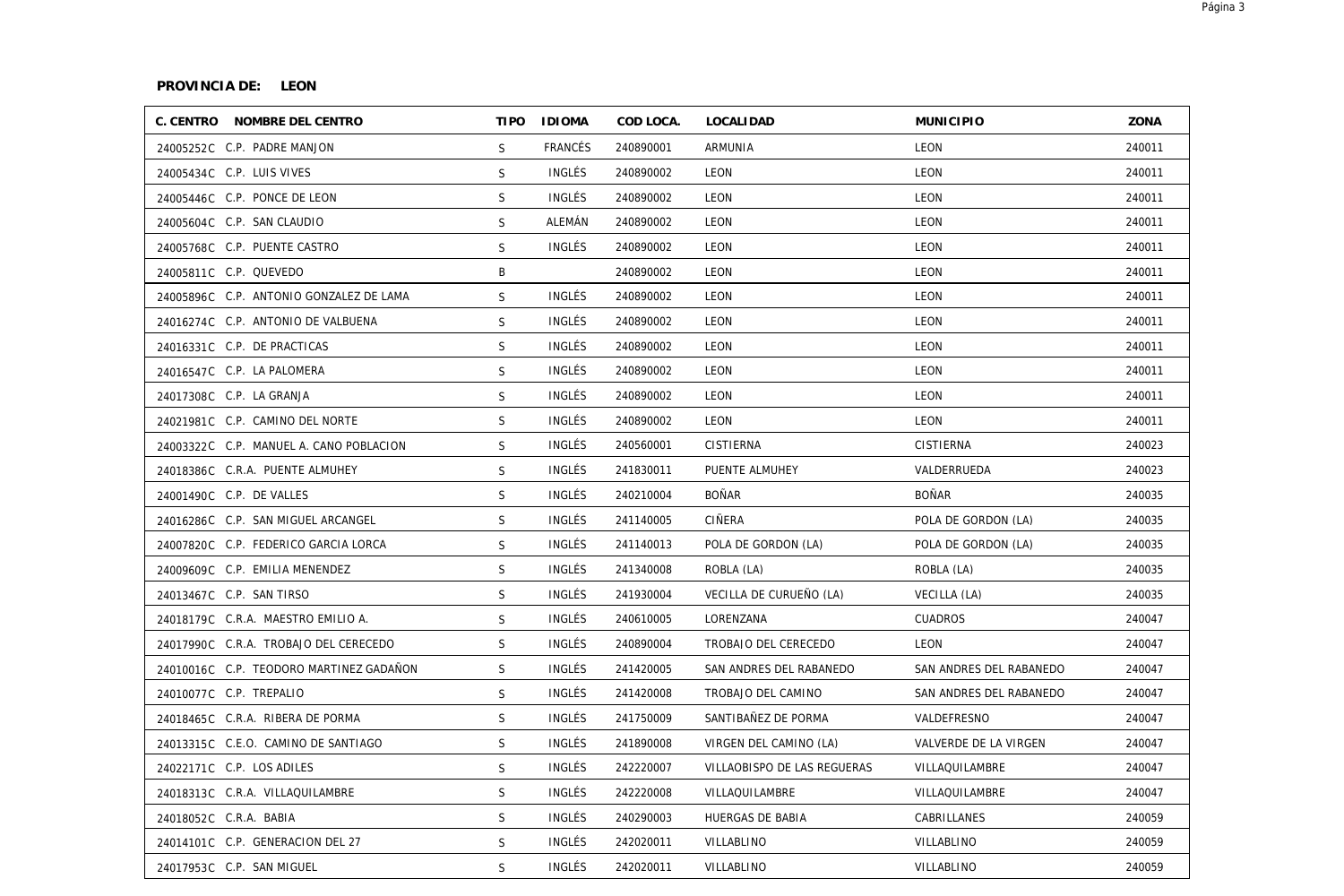#### **PROVINCIA DE: LEON**

| C. CENTRO NOMBRE DEL CENTRO               | <b>TIPO</b>  | <b>IDIOMA</b> | COD LOCA. | <b>LOCALIDAD</b>         | <b>MUNICIPIO</b>         | ZONA   |
|-------------------------------------------|--------------|---------------|-----------|--------------------------|--------------------------|--------|
| 24011896C C.P. VALLADARES RODRIGUEZ       | S.           | INGLÉS        | 241690009 | <b>TORENO</b>            | <b>TORENO</b>            | 240060 |
| 24011811C C.P. SANTA BARBARA              | S.           | INGLÉS        | 241690101 | MATARROSA DEL SIL        | <b>TORENO</b>            | 240060 |
| 24000941C C.P. MENENDEZ PIDAL             | S.           | INGLÉS        | 240140002 | <b>BEMBIBRE</b>          | <b>BEMBIBRE</b>          | 240072 |
| 24016456C C.P. SANTA BARBARA              | S.           | INGLÉS        | 240140002 | <b>BEMBIBRE</b>          | <b>BEMBIBRE</b>          | 240072 |
| 24018209C C.R.A. EL REDONDAL              | S.           | INGLÉS        | 240490003 | MATACHANA                | CASTROPODAME             | 240072 |
| 24018325C C.R.A. NOCEDA                   | S.           | INGLÉS        | 241020002 | <b>NOCEDA</b>            | <b>NOCEDA</b>            | 240072 |
| 24002391C C.R.A. LA ABADIA                | <sub>S</sub> | INGLÉS        | 240380001 | CARRACEDELO              | CARRACEDELO              | 240096 |
| 24008046C C.P. LAS ALAMEDAS               | S            | INGLÉS        | 241150009 | <b>DEHESAS</b>           | PONFERRADA               | 240096 |
| 24008010C C.P. JESUS MAESTRO              | S.           | INGLÉS        | 241150021 | PONFERRADA               | PONFERRADA               | 240096 |
| 24008253C C.P. LA PUEBLA                  | S            | INGLÉS        | 241150021 | PONFERRADA               | PONFERRADA               | 240096 |
| 24001106C C.E.O. SAN JUAN                 | S.           | INGLÉS        | 240150002 | BENAVIDES DE ORBIGO      | <b>BENAVIDES</b>         | 240102 |
| 24015397C C.P. MARTIN MONREAL             | S            | INGLÉS        | 242230002 | VEGUELLINA DE ORBIGO     | VILLAREJO DE ORBIGO      | 240102 |
| 24018076C C.R.A. PUENTE DE DOMINGO FLOREZ | S.           | INGLÉS        | 241220002 | PUENTE DE DOMINGO FLOREZ | PUENTE DE DOMINGO FLOREZ | 240114 |
| 24000485C C.P. SANTA MARTA                | B            |               | 240080001 | ASTORGA                  | ASTORGA                  | 240126 |
| 24016614C C.P. TELENO                     | S            | INGLÉS        | 240100001 | BAÑEZA (LA)              | BAÑEZA (LA)              | 240138 |
| 24005227C C.P. VIRGEN DEL ARRABAL         | S            | INGLÉS        | 240880003 | LAGUNA DE NEGRILLOS      | LAGUNA DE NEGRILLOS      | 240138 |
| 24018143C C.R.A. ERIA-JAMUZ               | S            | INGLÉS        | 241540001 | JIMENEZ DE JAMUZ         | SANTA ELENA DE JAMUZ     | 240138 |
| 24010958C C.P. BENITO LEON                | S            | INGLÉS        | 241570001 | SANTA MARIA DEL PARAMO   | SANTA MARIA DEL PARAMO   | 240138 |
| 24012785C C.P. NTRA. SRA. DEL SOCORRO     | S            | INGLÉS        | 241810001 | VALDERAS                 | VALDERAS                 | 240140 |
| 24018106C C.R.A. LOS TRES VALLES          | S            | INGLÉS        | 241870004 | VALDEVIMBRE              | VALDEVIMBRE              | 240140 |
| 24013224C C.P. BERNARDINO PEREZ           | S.           | INGLÉS        | 241880002 | VALENCIA DE DON JUAN     | VALENCIA DE DON JUAN     | 240140 |
| 24018261C C.R.A. BURGO RANERO (EL)        | S            | INGLÉS        | 240240001 | <b>BURGO RANERO (EL)</b> | <b>BURGO RANERO (EL)</b> | 240151 |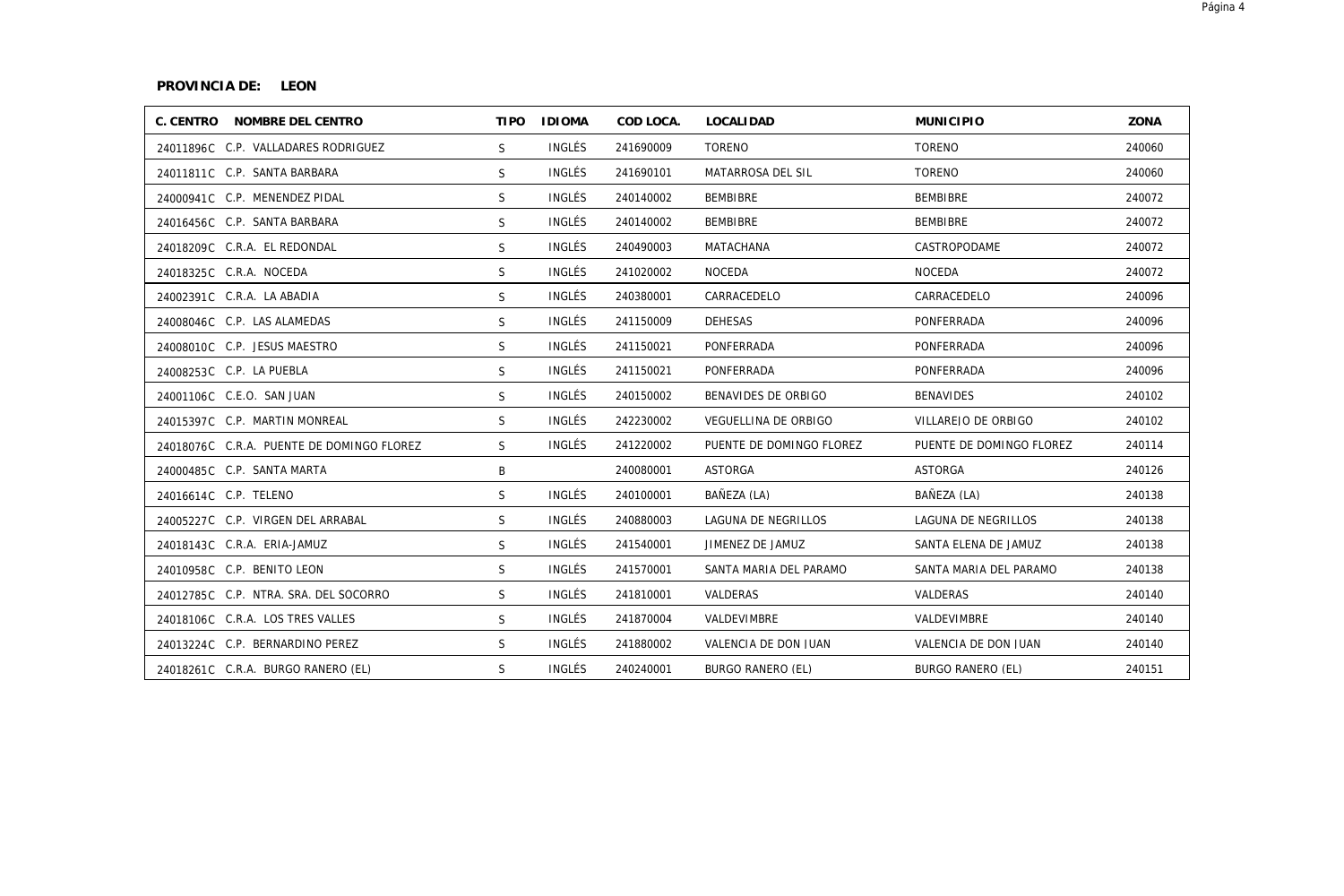# **PROVINCIA DE: PALENCIA**

| C. CENTRO<br>NOMBRE DEL CENTRO         | <b>TIPO</b> | <b>IDIOMA</b> | COD LOCA. | <b>LOCALIDAD</b>        | <b>MUNICIPIO</b>        | ZONA   |
|----------------------------------------|-------------|---------------|-----------|-------------------------|-------------------------|--------|
| 34001406C C.P. MODESTO LAFUENTE        | S           | INGLÉS        | 341200001 | PALENCIA                | PALENCIA                | 340017 |
| 34001421C C.P. MARQUES DE SANTILLANA   | S           | INGLÉS        | 341200001 | PALENCIA                | PALENCIA                | 340017 |
| 34001455C C.P. TELLO TELLEZ DE MENESES | B           |               | 341200001 | PALENCIA                | PALENCIA                | 340017 |
| 34002964C C.P. PADRE CLARET            | S           | INGLÉS        | 341200001 | PALENCIA                | PALENCIA                | 340017 |
| 34000013C C.P. CASTILLA Y LEON         | S           | INGLÉS        | 340040001 | AGUILAR DE CAMPOO       | AGUILAR DE CAMPOO       | 340030 |
| 34000712C C.P. MODESTO LAFUENTE        | S           | INGLÉS        | 340560004 | CERVERA DE PISUERGA     | CERVERA DE PISUERGA     | 340030 |
| 34000980C C.P. VEGARREDONDA            | B           |               | 340800001 | GUARDO                  | GUARDO                  | 340042 |
| 34000992C C.P. EL OTERO                | S           | INGLÉS        | 340800001 | <b>GUARDO</b>           | GUARDO                  | 340042 |
| 34001042C C.P. LAS ROZAS               | S           | INGLÉS        | 340800001 | <b>GUARDO</b>           | GUARDO                  | 340042 |
| 34002642C C.P. NTRA SRA DE AREÑOS      | S           | INGLÉS        | 341990006 | VELILLA DEL RIO CARRION | VELILLA DEL RIO CARRION | 340042 |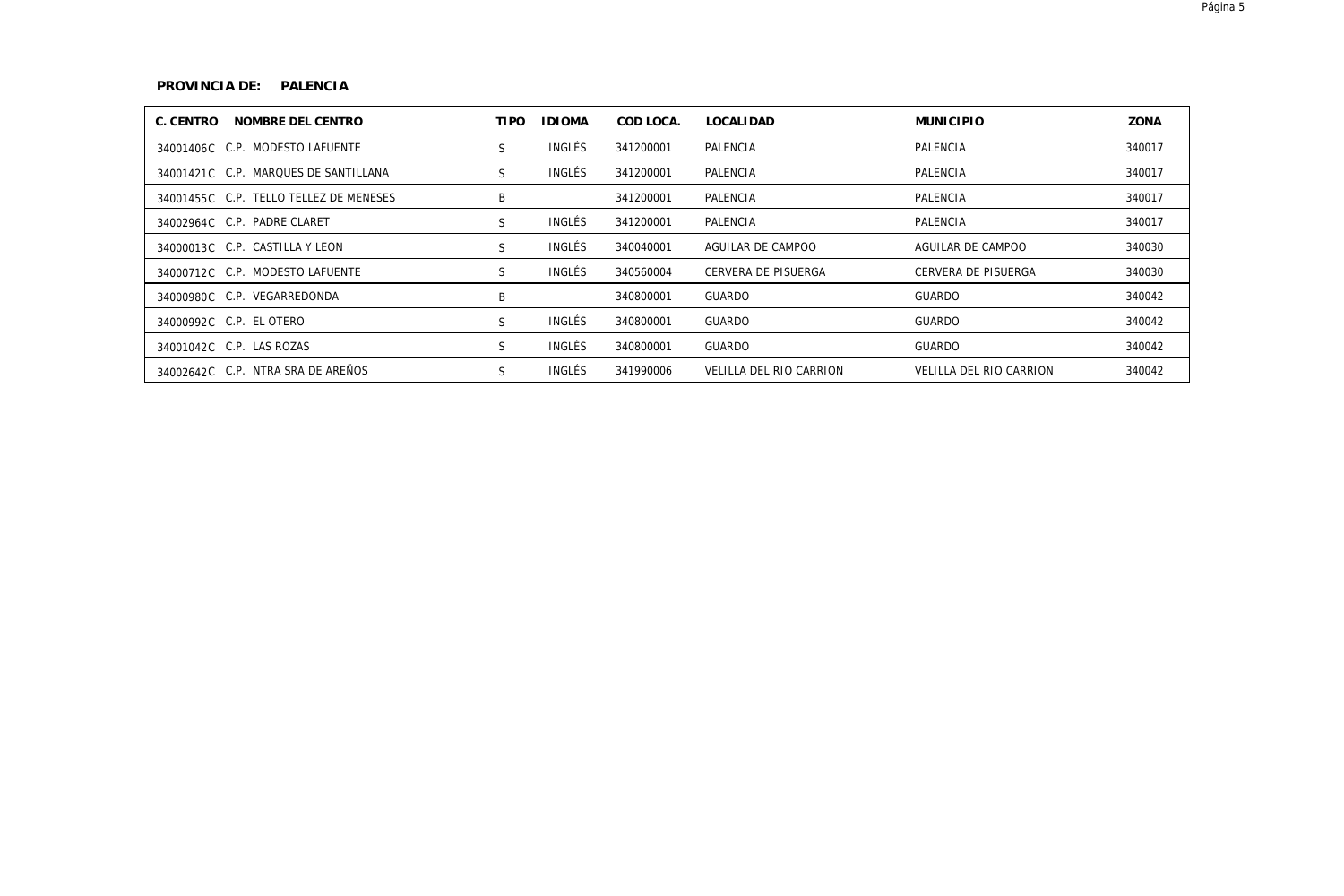# **PROVINCIA DE: SALAMANCA**

| C. CENTRO NOMBRE DEL CENTRO                 | <b>TIPO</b> | <b>IDIOMA</b>  | COD LOCA. | LOCALI DAD              | <b>MUNICIPIO</b>        | ZONA   |
|---------------------------------------------|-------------|----------------|-----------|-------------------------|-------------------------|--------|
| 37013511C C.P. PABLO PICASSO                | S.          | INGLÉS         | 370850001 | CARBAJOSA DE LA SAGRADA | CARBAJOSA DE LA SAGRADA | 370010 |
| 37005241C C.P. FILIBERTO VILLALOBOS         | S.          | <b>INGLÉS</b>  | 372740002 | SALAMANCA               | SALAMANCA               | 370010 |
| 37005253C C.P. FRANCISCO VITORIA            | S.          | <b>FRANCÉS</b> | 372740002 | SALAMANCA               | SALAMANCA               | 370010 |
| 37005290C C.P. LAZARILLO DE TORMES          | S           | <b>INGLÉS</b>  | 372740002 | SALAMANCA               | SALAMANCA               | 370010 |
| 37005332C C.P. PADRE MANJON                 | S           | INGLÉS         | 372740002 | SALAMANCA               | SALAMANCA               | 370010 |
| 37005371C C.P. RUFINO BLANCO                | S.          | <b>INGLÉS</b>  | 372740002 | SALAMANCA               | SALAMANCA               | 370010 |
| 37005381C C.P. SAN MATEO                    | B           |                | 372740002 | SALAMANCA               | SALAMANCA               | 370010 |
| 37005423C C.P. VIRGEN DE LA VEGA            | S           | <b>INGLÉS</b>  | 372740002 | SALAMANCA               | SALAMANCA               | 370010 |
| 37006038C C.P. FELIX RODRIGUEZ DE LA FUENTE | S.          | <b>INGLÉS</b>  | 372740002 | SALAMANCA               | SALAMANCA               | 370010 |
| 37006041C C.P. JOSE HERRERO                 | S.          | <b>INGLÉS</b>  | 372740002 | SALAMANCA               | SALAMANCA               | 370010 |
| 37008497C C.P. LEON FELIPE                  | S.          | <b>INGLÉS</b>  | 372740002 | SALAMANCA               | SALAMANCA               | 370010 |
| 37008291C C.P. MIGUEL HERNANDEZ             | S           | INGLÉS         | 372940002 | SANTA MARTA DE TORMES   | SANTA MARTA DE TORMES   | 370010 |
| 37008643C C.P. SAN BLAS                     | S.          | <b>INGLÉS</b>  | 372940002 | SANTA MARTA DE TORMES   | SANTA MARTA DE TORMES   | 370010 |
| 37009295C C.P. CARMEN MARTIN GAITE          | S.          | INGLÉS         | 372940002 | SANTA MARTA DE TORMES   | SANTA MARTA DE TORMES   | 370010 |
| 37007298C C.P. PIEDRA DE ARTE               | S           | INGLÉS         | 373540001 | VILLAMAYOR              | VILLAMAYOR              | 370010 |
| 37007675C C.P. GABRIEL Y GALAN              | S           | INGLÉS         | 373740001 | VILLORIA                | VILLORIA                | 370022 |
| 37009672C C.R.A. RIO YELTES                 | S.          | INGLÉS         | 373730001 | VILLAVIEJA DE YELTES    | VILLAVIEJA DE YELTES    | 370046 |
| 37008761C C.P. MIROBRIGA                    | B           |                | 371070003 | CIUDAD-RODRIGO          | CIUDAD RODRIGO          | 370058 |
| 37009891C C.R.A. LAS DEHESAS                | S           | INGLÉS         | 373160008 | <b>TAMAMES</b>          | <b>TAMAMES</b>          | 370060 |
| 37000917C C.P. FILIBERTO VILLALOBOS         | S           | INGLÉS         | 370460001 | <b>BEJAR</b>            | <b>BEJAR</b>            | 370083 |
| 37000929C C.P. LA ANTIGUA                   | S.          | INGLÉS         | 370460001 | <b>BEJAR</b>            | BEJAR                   | 370083 |
| 37004662C C.P. MIGUEL DE UNAMUNO            | S           | INGLÉS         | 372460001 | PEÑARANDA DE BRACAMONTE | PEÑARANDA DE BRACAMONTE | 370113 |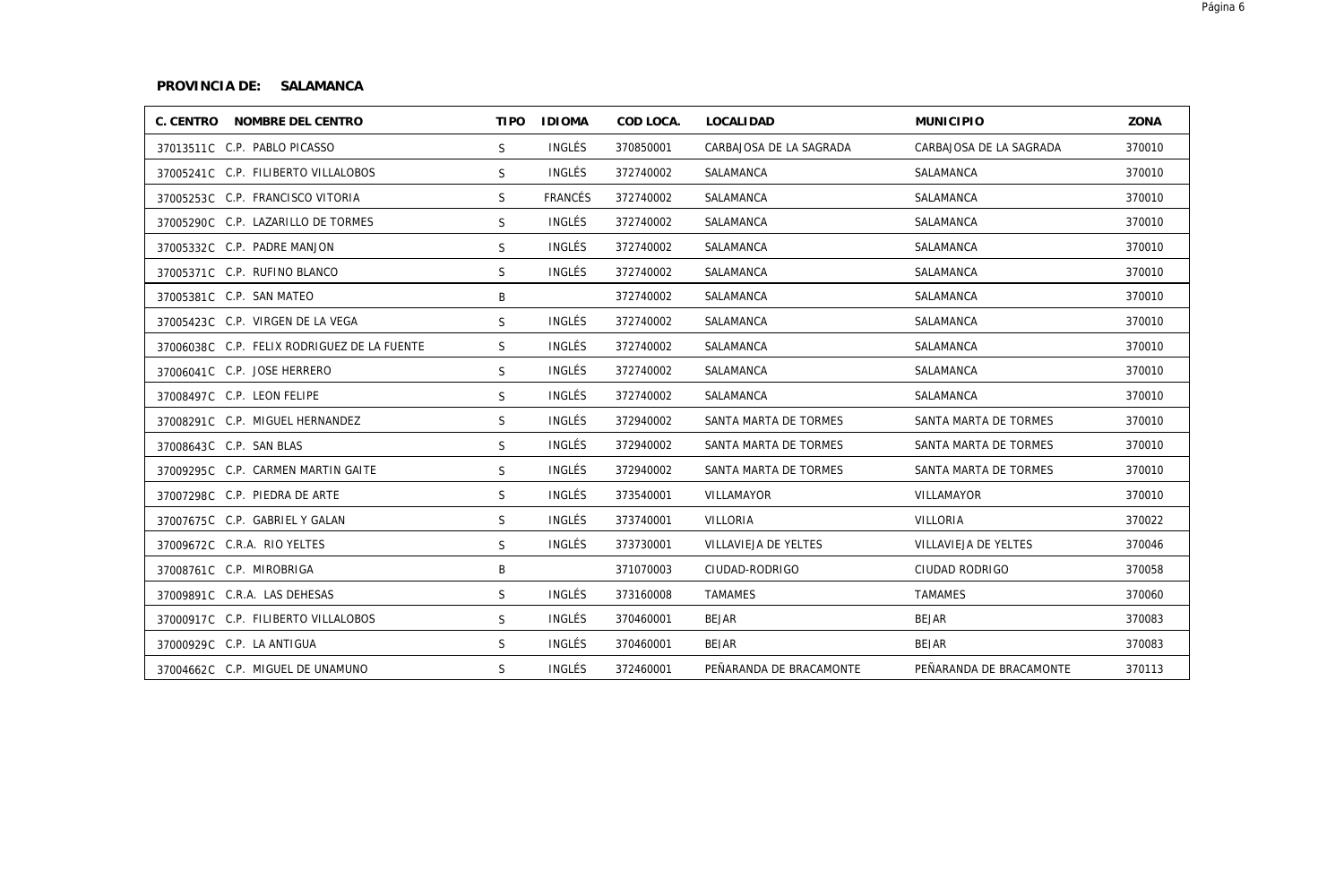# **PROVINCIA DE: SEGOVIA**

| C. CENTRO<br>NOMBRE DEL CENTRO      | <b>TIPO</b> | <b>IDIOMA</b> | COD LOCA. | <b>LOCALIDAD</b>         | <b>MUNICIPIO</b>         | ZONA   |
|-------------------------------------|-------------|---------------|-----------|--------------------------|--------------------------|--------|
| 40003290C C.P. EL PEÑASCAL          | B           |               | 401940006 | SEGOVIA                  | SEGOVIA                  | 400014 |
| 40003307C C.P. DOMINGO DE SOTO      | S           | INGLÉS        | 401940006 | SEGOVIA                  | SEGOVIA                  | 400014 |
| 40003411C C.P. VILLALPANDO          | S           | INGLÉS        | 401940006 | SEGOVIA                  | SEGOVIA                  | 400014 |
| 40004464C C.P. ERESMA               | S           | FRANCÉS       | 401940006 | SEGOVIA                  | SEGOVIA                  | 400014 |
| 40004841C C.R.A. ENTRE DOS RIOS     | S           | INGLÉS        | 400880001 | <b>FUENTERREBOLLO</b>    | <b>FUENTERREBOLLO</b>    | 400026 |
| 40004828C C.R.A. LAS CAÑADAS        | S           | INGLÉS        | 400040001 | AGUILAFUENTE             | <b>AGUILAFUENTE</b>      | 400038 |
| 40004968C C.R.A. CAMPOS CASTELLANOS | S           | INGLÉS        | 400410001 | CANTIMPALOS              | CANTIMPALOS              | 400038 |
| 40001141C C.P. ARCIPRESTE DE HITA   | S           | INGLÉS        | 400760002 | ESPINAR (EL)             | ESPINAR (EL)             | 400038 |
| 40002443C C.P. MARQUES DEL ARCO     | S           | INGLÉS        | 409060001 | SAN CRISTOBAL DE SEGOVIA | SAN CRISTOBAL DE SEGOVIA | 400038 |
| 40000975C C.P. SANTA CLARA          | B           |               | 400630003 | CUELLAR                  | CUELLAR                  | 400040 |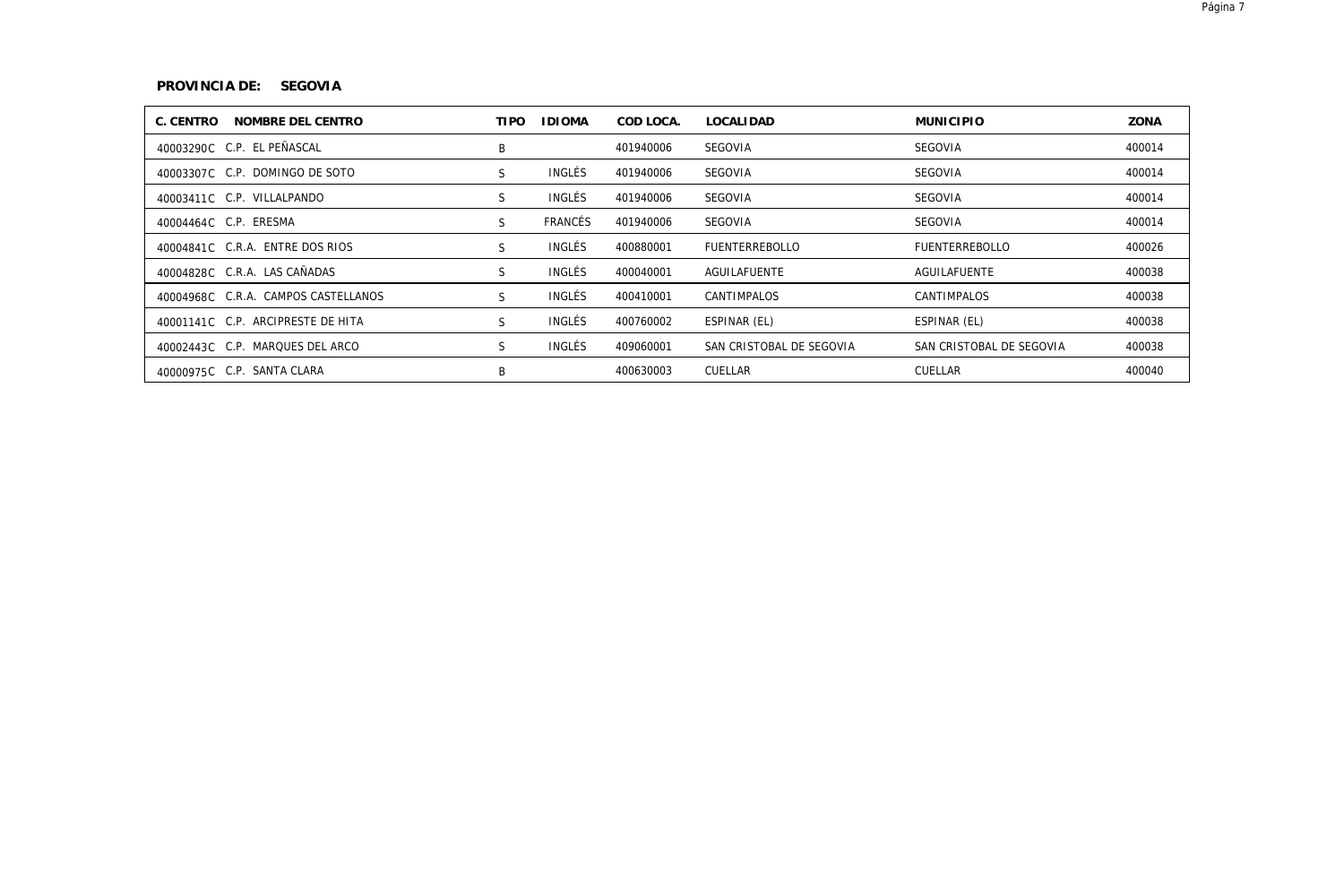#### **PROVINCIA DE: SORIA**

| C. CENTRO NOMBRE DEL CENTRO                  | <b>TIPO</b>  | <b>IDIOMA</b> | COD LOCA. | <b>LOCALIDAD</b>      | <b>MUNICIPIO</b>             | ZONA   |
|----------------------------------------------|--------------|---------------|-----------|-----------------------|------------------------------|--------|
| 42002562C C.P. DE PRACTICAS NUMANCIA         | S.           | INGLÉS        | 421730004 | SORIA                 | SORIA                        | 420013 |
| 42002574C C.P. LOS DOCE LINAJES              | B            |               | 421730004 | SORIA                 | SORIA                        | 420013 |
| 42002719C C.P. LAS PEDRIZAS                  | S.           | INGLÉS        | 421730004 | SORIA                 | SORIA                        | 420013 |
| 42003244C C.P. LA ARBOLEDA                   | S            | INGLÉS        | 421730004 | SORIA                 | SORIA                        | 420013 |
| 42003414C C.P. FUENTE DEL REY                | S            | FRANCÉS       | 421730004 | SORIA                 | SORIA                        | 420013 |
| 42003451C C.P. INFANTES DE LARA              | B            |               | 421730004 | SORIA                 | SORIA                        | 420013 |
| 42000048C C.P. SOR MARIA DE JESUS            | S            | INGLÉS        | 420040001 | AGREDA                | AGREDA                       | 420025 |
| 42001909C C.P. VIRGEN DE OLMACEDO            | S            | INGLÉS        | 421340002 | OLVEGA                | OLVEGA                       | 420025 |
| 42003827C C.R.A. PINARES SUR                 | S            | INGLÉS        | 420550001 | CASAREJOS             | CASAREJOS                    | 420049 |
| 42001089C C.P. MANUELA PEÑA                  | S            | INGLÉS        | 420690001 | COVALEDA              | COVALEDA                     | 420049 |
| 42003840C C.R.A. PINAR GRANDE                | S            | INGLÉS        | 421290001 | NAVALENO              | NAVALENO                     | 420049 |
| 42002422C C.P. M. EUGENIA MARTINEZ DEL CAMPO | S.           | INGLÉS        | 421640002 | SAN LEONARDO DE YAGÜE | SAN LEONARDO DE YAGUE        | 420049 |
| 42003852C C.R.A. PINARES ALTOS               | S.           | INGLÉS        | 422150003 | VINUESA               | <b>VINUESA</b>               | 420049 |
| 42003839C C.R.A. TIERRAS DE BERLANGA         | S            | INGLÉS        | 420350004 | BERLANGA DE DUERO     | BERLANGA DE DUERO            | 420050 |
| 42000772C C.P. MANUEL RUIZ ZORRILLA          | <sub>S</sub> | INGLÉS        | 420430005 | BURGO DE OSMA (EL)    | BURGO DE OSMA-CIUDAD DE OSMA | 420050 |
| 42000280C C.P. DIEGO LAINEZ                  | S            | INGLÉS        | 420200002 | ALMAZAN               | ALMAZAN                      | 420062 |
| 42003712C C.R.A. ARCOS DE JALON              | S            | INGLÉS        | 420250002 | ARCOS DE JALON        | ARCOS DE JALON               | 420062 |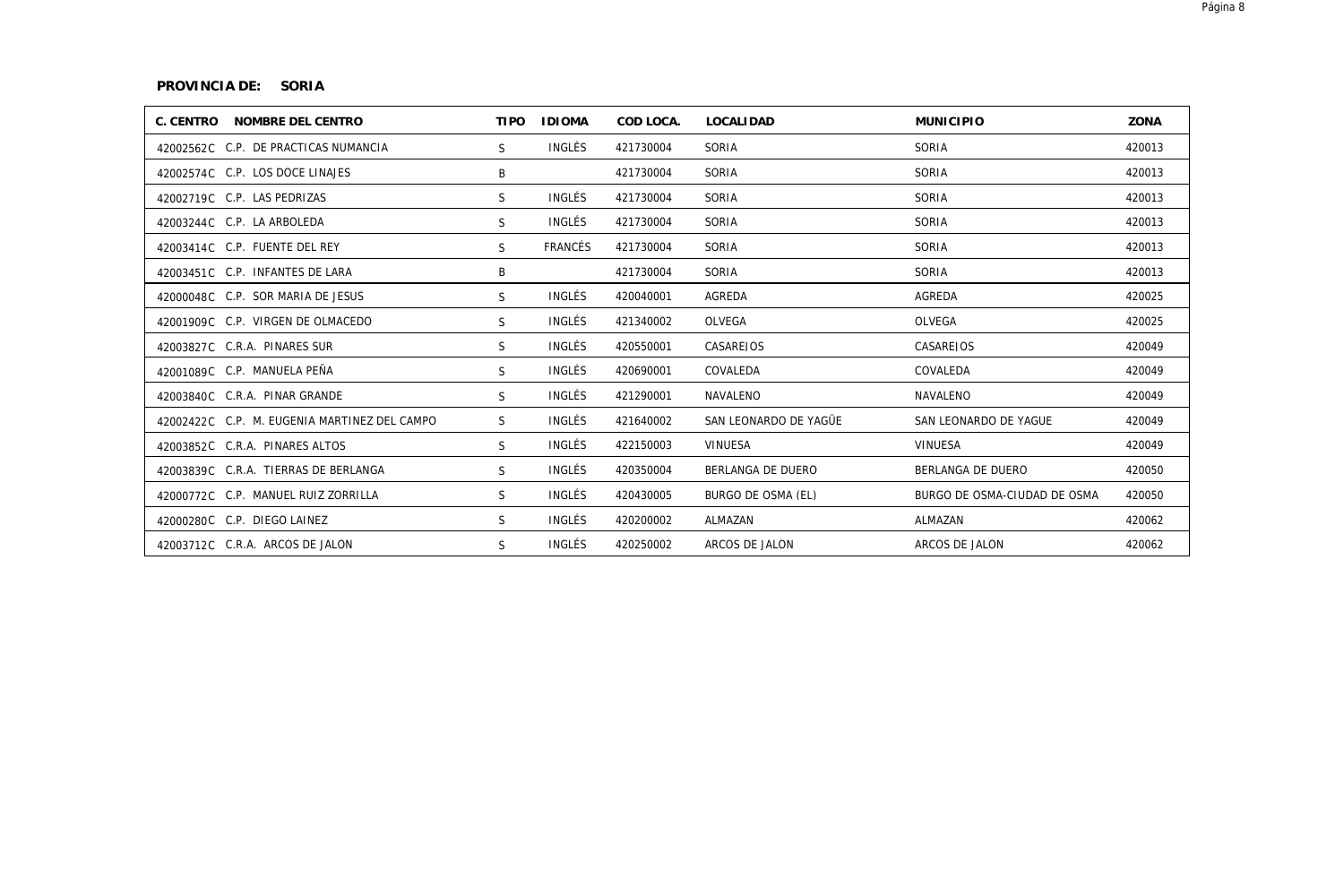# **PROVINCIA DE: VALLADOLID**

| C. CENTRO NOMBRE DEL CENTRO                |    | TIPO IDIOMA   | COD LOCA. | LOCALI DAD              | <b>MUNICIPIO</b>        | ZONA   |
|--------------------------------------------|----|---------------|-----------|-------------------------|-------------------------|--------|
| 47003192C C.P. CARDENAL MENDOZA            | S. | ALEMÁN        | 471860005 | VALLADOLID              | VALLADOLID              | 470016 |
| 47003234C C.P. FRAY LUIS DE LEON           | S. | <b>INGLÉS</b> | 471860005 | VALLADOLID              | VALLADOLID              | 470016 |
| 47003519C C.P. ANTONIO ALLUE MORER         | S. | INGLÉS        | 471860005 | VALLADOLID              | VALLADOLID              | 470016 |
| 47004871C C.P. MIGUEL DELIBES              | B  |               | 471860005 | VALLADOLID              | VALLADOLID              | 470016 |
| 47005917C C.P. NARCISO ALONSO CORTES       | B  |               | 471860005 | VALLADOLID              | VALLADOLID              | 470016 |
| 47006089C C.P. ALONSO BERRUGUETE           | S  | INGLÉS        | 471860005 | VALLADOLID              | VALLADOLID              | 470016 |
| 47006193C C.P. MIGUEL HERNANDEZ            | S  | INGLÉS        | 471860005 | VALLADOLID              | VALLADOLID              | 470016 |
| 47006429C C.P. FRANCISCO GINER DE LOS RIOS | S. | INGLÉS        | 471860005 | VALLADOLID              | VALLADOLID              | 470016 |
| 47006624C C.P. ANTONIO GARCIA QUINTANA     | S. | FRANCÉS       | 471860005 | VALLADOLID              | VALLADOLID              | 470016 |
| 47006843C C.P. MARIA TERESA IÑIGO DE TORO  | S. | <b>INGLÉS</b> | 471860005 | VALLADOLID              | VALLADOLID              | 470016 |
| 47007033C C.P. IGNACIO MARTIN BARO         | S  | FRANCÉS       | 471860005 | VALLADOLID              | VALLADOLID              | 470016 |
| 47007574C C.P. PARQUE ALAMEDA              | S  | INGLÉS        | 471860005 | VALLADOLID              | VALLADOLID              | 470016 |
| 47010937C C.P. FRANCISCO PINO              | S  | INGLÉS        | 471860005 | VALLADOLID              | VALLADOLID              | 470016 |
| 47011401 C.P. EL PERAL                     | S  | INGLÉS        | 471860005 | VALLADOLID              | VALLADOLID              | 470016 |
| 47005826C C.P. RAIMUNDO DE BLAS SAZ        | S  | INGLÉS        | 470100001 | ARROYO DE LA ENCOMIENDA | ARROYO DE LA ENCOMIENDA | 470028 |
| 47011152C C.P. MARGARITA SALAS             | S. | INGLÉS        | 470100001 | ARROYO DE LA ENCOMIENDA | ARROYO DE LA ENCOMIENDA | 470028 |
| 47011267C C.P. ARROYO DE LA ENCOMIENDA III | S. | INGLÉS        | 470100001 | ARROYO DE LA ENCOMIENDA | ARROYO DE LA ENCOMIENDA | 470028 |
| 47001158C C.P. NTRA. SRA. DEL VILLAR       | S  | INGLÉS        | 470760003 | LAGUNA DE DUERO         | LAGUNA DE DUERO         | 470028 |
| 47007239C C.R.A. CAMPOS GOTICOS            | S  | INGLÉS        | 470860001 | MEDINA DE RIOSECO       | MEDINA DE RIOSECO       | 470030 |
| 47002588C C.P. ISABEL DE CASTILLA          | S  | FRANCÉS       | 471590001 | SERRADA                 | SERRADA                 | 470041 |
| 47000981C C.P. TERESA REVILLA              | S  | INGLÉS        | 470650001 | FRESNO EL VIEJO         | FRESNO EL VIEJO         | 470053 |
| 47001328C C.P. NTRA. SRA. DE LAS MERCEDES  | S  | INGLÉS        | 470850002 | MEDINA DEL CAMPO        | MEDINA DEL CAMPO        | 470053 |
| 47006600C C.P. CLEMENTE FDEZ. DE LA DEVESA | B  |               | 470850002 | MEDINA DEL CAMPO        | MEDINA DEL CAMPO        | 470053 |
| 47002059C C.P. PIO DEL RIO HORTEGA         | S  | INGLÉS        | 471220002 | PORTILLO                | PORTILLO                | 470065 |
| 47007331C C.R.A. LA VILLA                  | S  | INGLÉS        | 471140004 | PEÑAFIEL                | PEÑAFIEL                | 470077 |